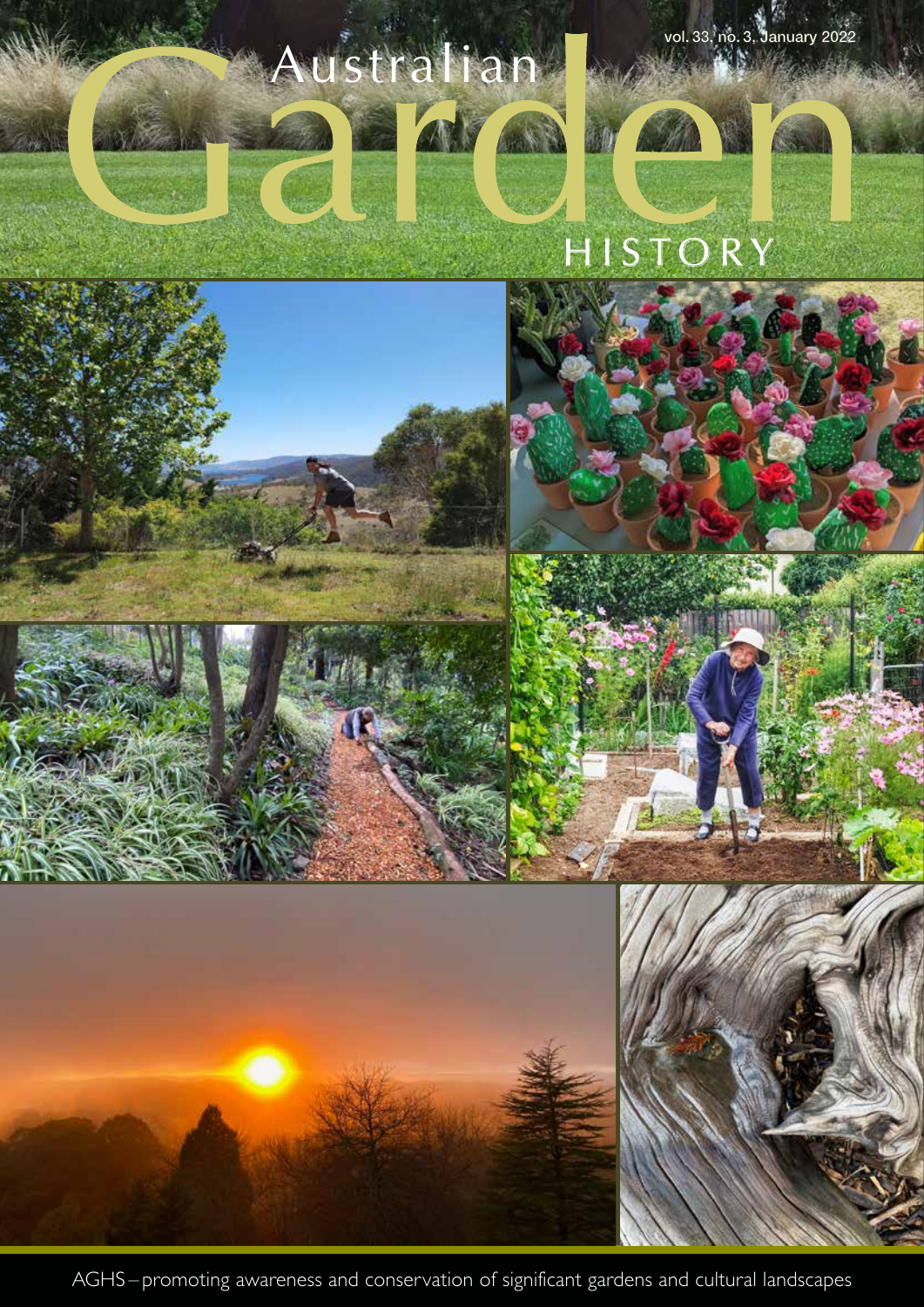# **Advocacy**

**Sydney's cosmopolitan conservationists – honouring the value of their vision**

At the AGHS's 2021 annual conference, Janine Kitson spoke about figures who were prominent in Sydney's 20th-century environmental movement. Here is her chronicle of eight pioneer conservationists.

Environmental historian Peggy James (Cosmopolitan Conservationists, Greening Modern Sydney, Australian Scholarly, 2013) describes Sydney's 1920s conservationists as 'cosmopolitan' because they participated in the international exchange of environmental ideas. They were an elite group who also pursued reforms relating to women and children, progressive education, prisons, peace, town planning and recognition of Indigenous Australians. These 'cosmopolitan conservationists' operated within influential networks in the media, government, legal circles, academia and the arts.

# **Dreams for Greater Sydney**

Each had their own unique motivations for environmental protection – education, health, fitness, beauty, wildlife – but they all shared one dream: a Greater Sydney with abundant gardens, bushland, parks, playgrounds and national parks that stretched from Sydney Harbour across the Cumberland Plain to the Blue Mountains, to the Hawkesbury River and Broken Bay in the north and to the Royal National Park in the south. James' research describes how these cosmopolitan conservationists were interconnected with each other, not only through their mutual dream of a green and beautiful Sydney but through shared principles, for example about planning and civic engagement, and the organisations they belonged to.



### **DAVID G STEAD 1877–1957**

Stead emerged from the 19th century naturalist movement to lay the foundation for wildlife protection based on strong environmental laws. In 1909 he established one of Australia's first environment protection organisations, the Wildlife Preservation Society, to stop the culling of Australia's birds for the plume fashion trade and koalas for the fur industry. Stead understood that legislation was key to protecting the environment and spent his energy building the architecture of environmental law through the post-Second World War Fauna Protection Authority (FPA), which became the precursor for the National Parks and Wildlife Service ACT of 1967. Stead was involved in many organisations such as the Aquarium, Naturalists', Linnaean and Geographical societies of NSW, the State branch of the Australian Forest League, the Town Planning Association, the Gould League of Bird Lovers, the Royal Zoological Society of NSW, the American Fisheries Society, and the Linnaean Society of London. He enthusiastically shared his fascination for the natural world in the hope that it would convince the public to protect the natural world.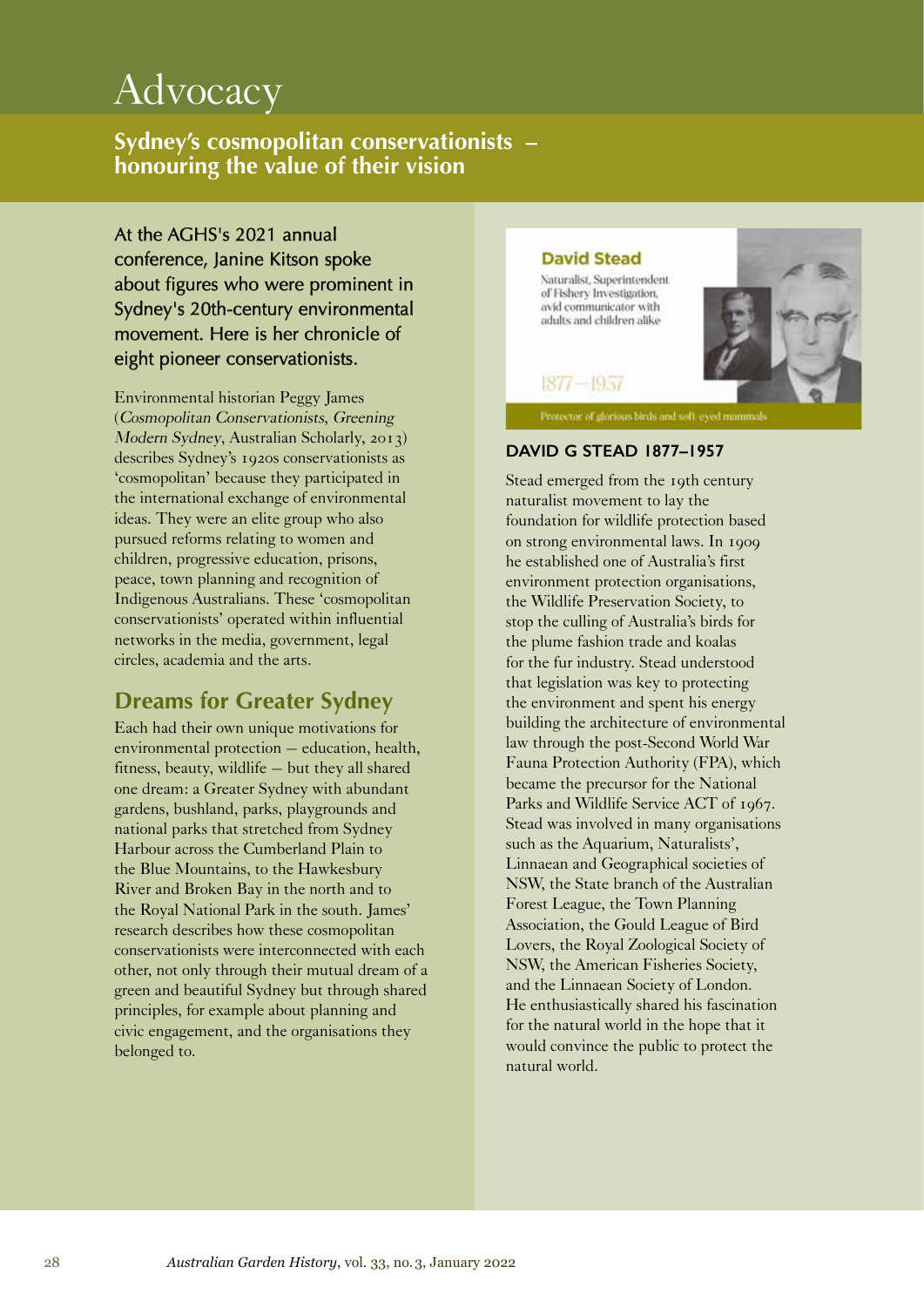

## $1876 - 1937$

Federal Capital Director

of Design and Construction

Architect,

Designed communities of and for people and their environmen

#### **WALTER BURLEY GRIFFIN 1876–1937**

In 1912 Griffin, US architect and landscape architect, won the international competition to design Australia's federal capital, Canberra. His professional partnership with his wife Marion Mahoney Griffin was immense. Together they worked not only to plan Canberra as an expression of the values of democracy but also to create harmonious designs between the built and the natural environment, notably at the Sydney suburb of Castlecrag. As Glenda Korporaal pointed out in her article in the April 2021 issue of Australian Garden History, the couple fell in love with the Australian bush and, soon after their arrival, Mahoney joined the Naturalists' Society of New South Wales.

### **Charles Bean**

1879-1968

Journalist, teacher, barrister, conservationist, author, war correspondent and historian, noet



Australia's inland shaped a people who took nothing on auth

#### **CHARLES BEAN 1879–1968**

Bean is well known as Australia's preeminent Anzac historian who never forgot the sacrifice of 60,000 men and women who died in the First World War and the 150,000 wounded. He believed in the power of education for equality and the importance of protecting the natural environment, arguing that children's health and fitness were the key to making the nation great.

Bean dreamt of a healthy and fit post-war Australia promoted through his Parks and Playground Movement. He advocated for abundant parks, playgrounds and legislated green spaces to circle suburbs in greater Sydney.

# **Threats to the vision of the bush capital**

The AGHS has actively campaigned in recent years to maintain the spirit of both Griffin's plan for Canberra and Bean's for the War Memorial. The lakeshore landscape in Canberra is now seen as a place for city 'renewal' with the ACT Government allowing a redevelopment that will mean loss of lakebed, erosion of the lake's symmetry, infill of parkland and restricted public access. The plan makes no provision for heritage values (which have been investigated and publicised) and neither the ACT nor federal governments has shown support for a proposed National Heritage Listing of Lake Burley Griffin, its parklands and views as part of the wider overall designed landscape of Canberra.

Charles Bean imagined the Australian War Memorial as 'a perfect, simple, solemn, exquisite building', a temple to the fallen, not a celebration of militarism. In 2018, the Federal Government committed \$498m to expand the War Memorial's floor space – inter alia to allow the display of large military machines – thereby fundamentally changing the character and purpose of the building. AGHS joined many voices to object to this development. It focussed on trying to prevent significant tree removals and to preserve the landscape history of the site. Very sadly, already at least 60 trees have been removed and in November 2021, the National Capital Authority declared that it supports the redevelopment proposal, which it found was not inconsistent with the National Capital Plan.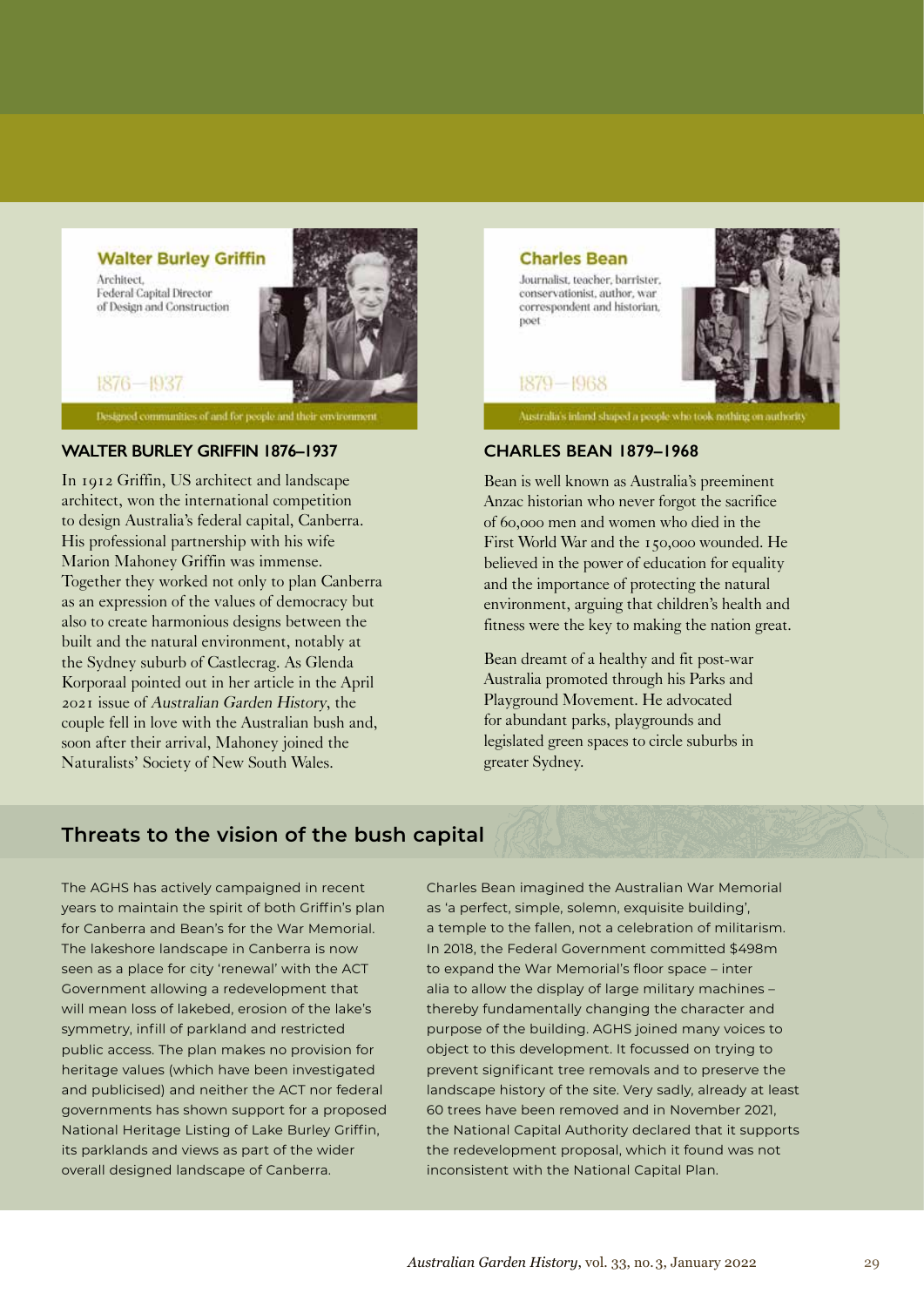# **Advocacy**

**Thistle Harris** 

Biologist, botanist, author,

conservationist, educator

1902-1990



#### Adopt at getting people's backs up

#### **THISTLE HARRIS 1902–1990**

Harris was a leading botanist and educator, and the life partner of David G Stead. Her 1938 book Wildflowers of Australia was transformational in promoting the study and preservation of Australian plants. Following her retirement as a botany lecturer at Sydney Teachers College and the death of her husband she worked to establish the David G Stead Memorial Wildlife Foundation of Australia. This foundation went on to establish and manage one of Australia's first environmental education centre, Wirrimbirra, at Bargo, south of Sydney.



Eiving areas should protect habitats and the national interest

#### **NORMAN WEEKES 1884–1972**

Weekes, engineer, architect, landscape architect and town planner is best remembered for his design of Sydney's Hyde Park with its magnificent avenue of fig trees, remarked upon favourably by the Australian Forest League, which promoted the preservation and use of Australian forests and trees. Weekes saw the merit in good planning. His had input into the 1951 amendments to the Local Government Act that gave legal effect to the Cumberland planning scheme for a ring of green belts around the Greater Sydney region . His experiences during the Second World War (the Japanese held him in prisoner-of war camps in Java and elsewhere for three and a half years), led to his involvement in the development of Buddhism in New South Wales.



Sentient beings are bound together in suffering as well as in b

#### **MARIE BYLES 1900–1979**

Byles, mountaineer, bushwalker, traveller, writer, NSW's first practising woman solicitor and advocate for the economic equality for women, was also an influential conservationist, and a Buddhist. She worked with Paddy Palin, the well-known Sydney bushwalking equipment entrepreneur, to establish the Youth Hostels Association. Byles did pro bono legal work for many conservation groups through her successful legal practice at Eastwood. She found peace through meditation and pioneered the concept of sustainability where humans needed to tread lightly on the planet.



#### Must redraw their boundaries for nobler and more humane purp

#### **MYLES DUNPHY 1891–1985**

An intrepid bushwalker, Dunphy led the way in putting forward proposals for national parks and wilderness areas. He taught architecture at Sydney Technical College and was someone who loved escaping into the bush as an antidote from claustrophobic pressures of office work. Dunphy's dream for the protection of Greater Sydney's wilderness areas was realised when he secured the Blue Mountains National Park. Fifteen years after his death, in 2000, the Greater Blue Mountains National Park was World Heritage listed in 2000.